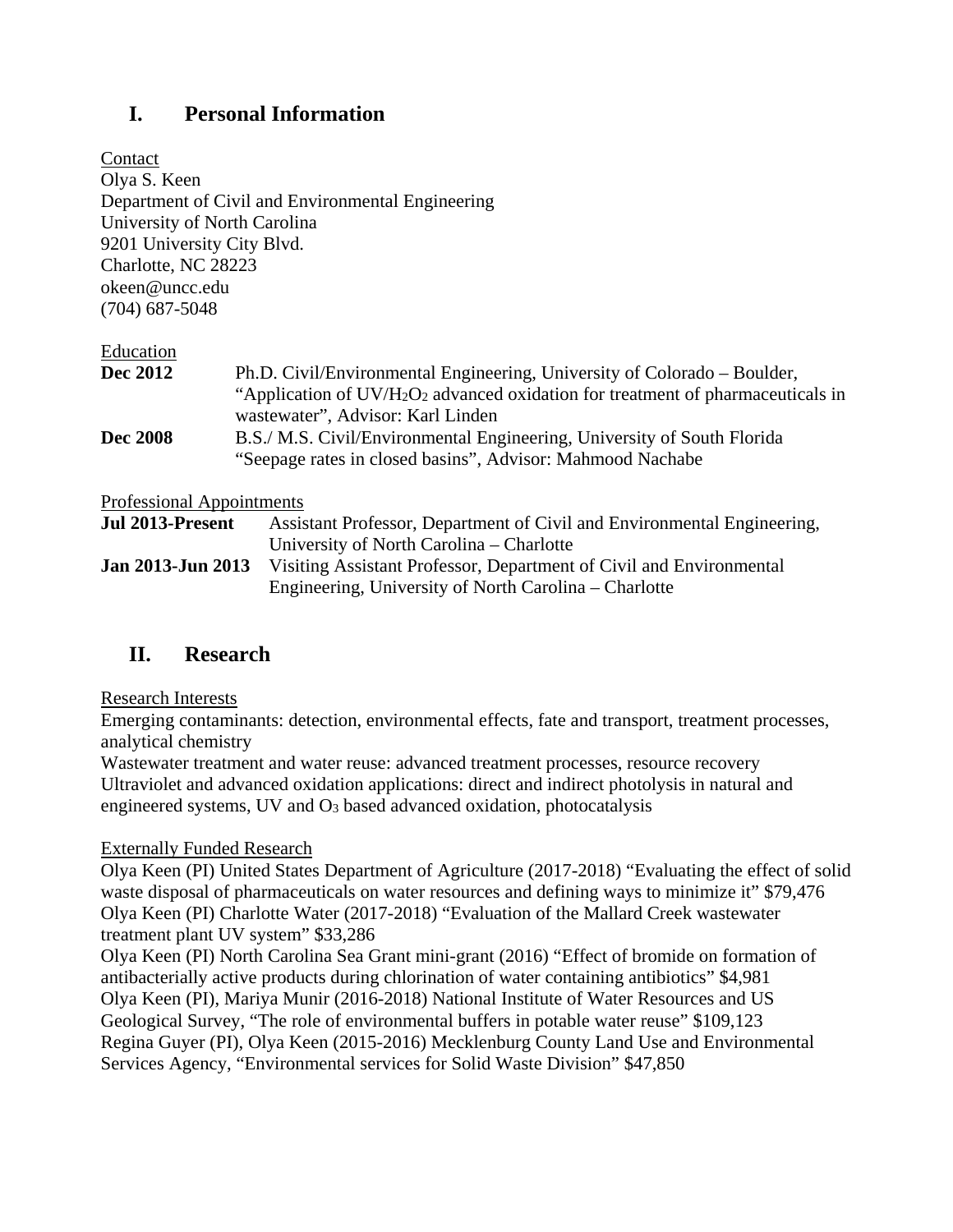Olya Keen (PI), Regina Guyer (2015-2018) Charlotte Water, "Correlation of total organic carbon and biochemical oxygen demand parameters for wastewater monitoring and reporting: laboratory service and student experiential learning" \$258,111

Shubhashini Oza (PI), Olya Keen (2014-2015) Geosyntec Consultants, Inc., "Corrosion testing of 304L and 316L stainless steel" \$28,834

Craig Ogle (PI), John Daniels, Pinku Mukherjee, Jerry Troutman, Olya Keen (2013-2016) National Science Foundation, "MRI: HPLC/ESI-MS system for analysis of strategic chemical species" \$266,955

# Internally Funded Research

Olya Keen (PI) Charlotte Research Scholars (2016) "Advanced treatment processes for contaminants of emerging concern in the environment" \$5,500

Olya Keen (PI), Milind Khire, Christopher Hardin (co-PIs) EPIC Seed Funding (2016) "Developing strategies for handling treatment of wastewater generated by the energy industry" \$20,000 Olya Keen (PI) Faculty Research Grant (2016-2017) "Potential of white rot fungus to be used for landfill treatment" \$6,000

Olya Keen (PI) Chancellor Diversity Challenge Fund (2015) Seminar on "Impostor Syndrome" \$5,000

Olya Keen (PI) Office of Technology Transfer Commercial Development Grant (2015) "Catalytic quenching of hydrogen peroxide in water treated with advanced oxidation processes" \$4,300 Olya Keen (PI) EPIC Associates grant (2014-2015) "Developing a treatment procedure for hydraulic fracturing flowback wastewater" \$6,500

Olya Keen (PI) Faculty research grant (2014-2015) "Transformation of antibiotic doxycycline during chlorination of wastewater" \$6,000

### Patents

- 1. Batoni, P., Keen, O., Krause, J. and Pagan, J. Radiation Delivery System for Advanced Oxidation Process, 62/088,807, Dec. 8<sup>th</sup>, 2014
- 2. Keen, O. Catalytic quenching of hydrogen peroxide in water after treatment with advanced oxidation processes, provisional patent:  $160,266$ , May  $12<sup>th</sup>$ ,  $2015$ ; full patent: WO 2017/100335 A1, June 15<sup>th</sup>, 2017

# Journal publications

- 1. Lambirth, K.C., Tsilimigras, M.C.B., Johnson, J., Al-shaer, A., Wynblatt, O., Sypholt, S., Brouwer, C., Clinton, S., **Keen, O.**, Redmond, M., Fodor, A. and Gibas, C. Antibiotics, bacterial community and resistome compositions in urban streams and wastewater reclamation facilities – The Urban Environmental Genomics Project (UEGP) (2018) Environmental Science and Technology (submitted)
- 2. Lucas, D. Petty, S., **Keen, O.,** Barlaz, M., Yazdani, R., Vijgen, J., Rhodes, J., Lindeman, A., Weber, R., Schlummer, M., and Blum A. Methods of responsibly managing end-of-life foams and plastics containing flame retardants: Part I (2017) *Environmental Engineering Science* (in press)
- 3. Lucas, D. Petty, S., **Keen, O.,** Yazdani, R., Vijgen, J., Rhodes, J., Lindeman, A., Weber, R., Schlummer, M., and Blum A. Methods of responsibly managing end-of-life foams and plastics containing flame retardants: Part II (2017) *Environmental Engineering Science* (in press)
- 4. **Keen, O.,** Bolton, J., Litter, M., Bircher, K. and Oppenlaender, T. Standard reporting of Electrical Energy per Order (*E*<sub>EO</sub>) for UV/H<sub>2</sub>O<sub>2</sub> reactors (2017) Pure and Applied Chemistry (in press)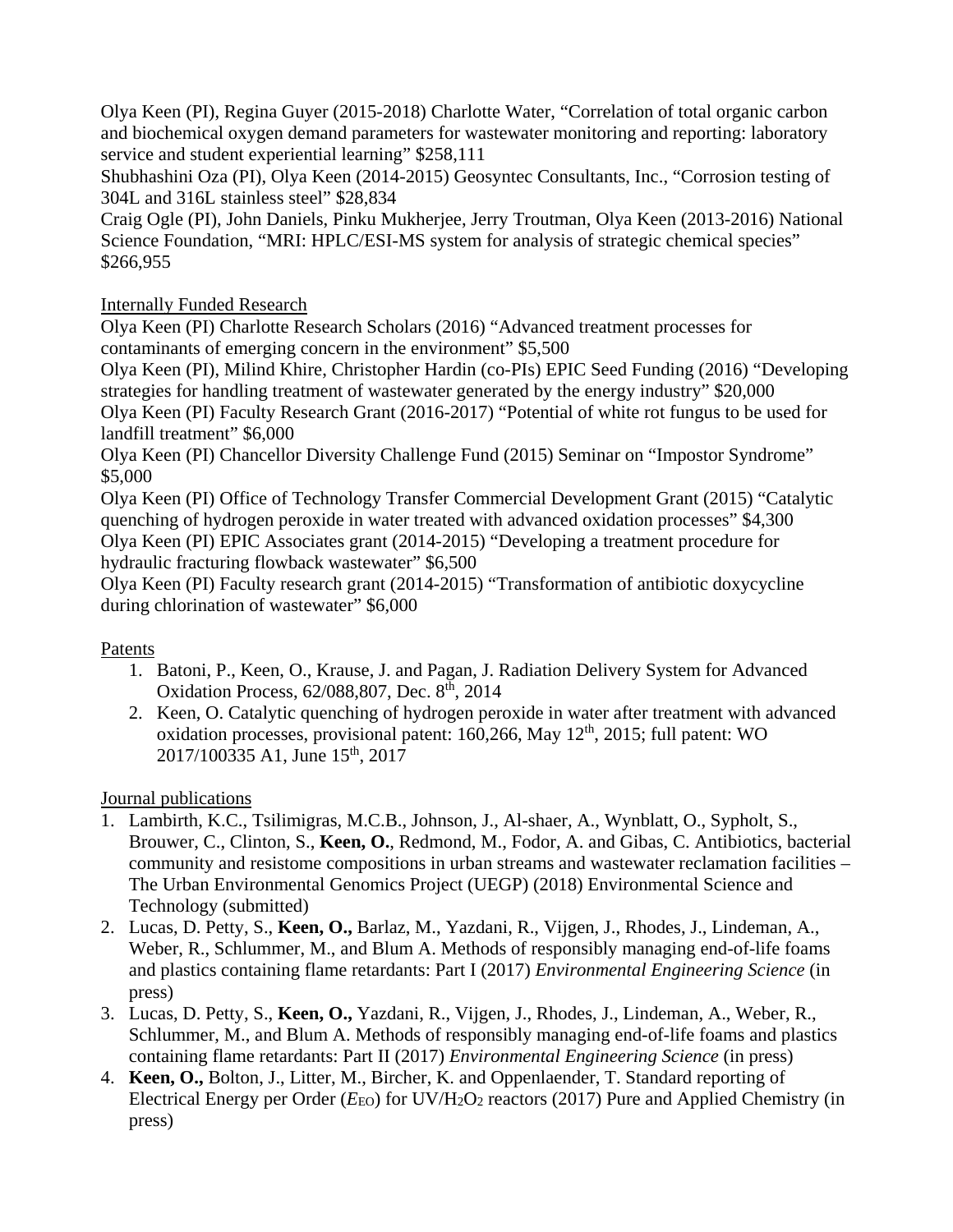- 5. Kennedy Neth, N. L., Carlin, C.M. and **Keen, O.S.** (2017) Doxycycline transformation and emergence of antibacterially active products during water disinfection with chlorine. *Environmental Science: Water Research and Technology* 3, 1086-1094
- 6. **Keen, O.S.** (2016) Characterization of ultraviolet-absorbing recalcitrant organics in landfill leachate for treatment process optimization. *Waste Management & Research* 35(3), 325-328
- 7. **Keen, O.S.**, Love, N.G., Aga, D.S. and Linden, K.G. (2015) Biodegradability of iopromide products after UV/H2O2 advanced oxidation. *Chemosphere* 144, 989-994
- 8. **Keen, O.S.,** Bell, K.Y., Cherchi, C., Finnegan, B.J., Mauter, M.S., Parker, A.M., Rosenblum, J.S., Stretz, H.A. (2014) Emerging pollutants – Part II: Treatment. *Water Environment Research* 86(10), 2036-2096
- 9. **Keen, O.S.**, Thurman, E.M., Ferrer, I. and Linden, K.G. (2014) Susceptibility of lamotrigine to degradation by hydroxyl radicals, ozone and direct photolysis in UVC range. *Chemosphere* 117, 316-323
- 10. **Keen, O.S.**, McKay, G., Mezyk, S.P., Linden, K.G. and Rosario-Ortiz, F. (2014) Identifying the factors that influence the reactivity of effluent organic matter with hydroxyl radicals. *Water Research* 50(1), 408-419
- 11. **Keen, O.S.** and Linden, K.G. (2013) Degradation of antibiotic activity during UV/H2O2 advanced oxidation and photolysis in wastewater effluent. *Environmental Science and Technology* 47(22), 13020-13030
- 12. **Keen, O.S.**, Thurman, E.M., Ferrer, I., Dotson, A.D. and Linden, K.G. (2013) Mechanism of dimer formation during UV photolysis of diclofenac. *Chemosphere* 93(9), 1948-1956
- 13. **Keen, O.S.** and Linden, K.G. (2013) Re-engineering artificial sweetener: Transforming sucralose residuals in water via advanced oxidation. *Environmental Science and Technology, Special Issue honoring Rene Schwartzenbach* 47(13), 6799-6805
- 14. Bell, K.Y., Bandy, J., Finnegan, B.J., **Keen, O.**, Mauter, M.S., Parker, A.M., Sima, L.C. and Stretz, H.A. (2013) Emerging pollutants – Part II: Treatment. *Water Environment Research* 85(10), 2022-2071
- 15. **Keen, O.S.**, Dotson, A.D. and Linden, K.G. (2013) Evaluation of hydrogen peroxide quenching methods following an advanced oxidation process. *ASCE Journal of Environmental Engineering* 139(1), 137-140
- 16. Bell, K.Y., Bandy, J., Beck, S., **Keen, O.**, Kolankowsky, N., Parker, A.M., Linden, K. (2012) Emerging pollutants – Part II: Treatment. *Water Environment Research* 84(10), 1909-1940
- 17. **Keen, O.S.**, Love, N.G. and Linden, K.G. (2012) The role of effluent nitrate in trace organic chemical oxidation during UV disinfection. *Water Research* 46(16), 5224-5234 **\*\*\*Best UV Paper of the Year Award by the International Ultraviolet Association\*\*\***
- 18. **Keen, O.S.**, Baik, S., Linden, K.G., Aga, D.S. and Love, N.G. (2012) Enhanced biodegradation of carbamazepine after UV/H2O2 advanced oxidation. *Environmental Science and Technology* 46(11), 6222-6227
- 19. Nachabe, M., **Martysevich, V.\*\*** and Su, J. (2012) Stormwater runoff and deep groundwater drainage in two closed basins. *ASCE Journal of Hydrologic Engineering* 17(7), 823-828 (\*\*maiden name)
- 20. Dotson, A.D., **Keen, V. S. (O.)**, and Linden, K.G. (2010) UV/H2O2 treatment of drinking water increases post-chlorination DBP formation. *Water Research* 44, 3703-3713

### Reports

1. Barlaz, M., Bellur, S., Blum, A., **Keen, O.**, Luedeka, R., Lindeman, A., Lukas, D., Petty, S., Rhodes, J., Riise, B., Schlummer, M., Vijgen, J., Weber, R., and Yazdani, R. (2016) Methods of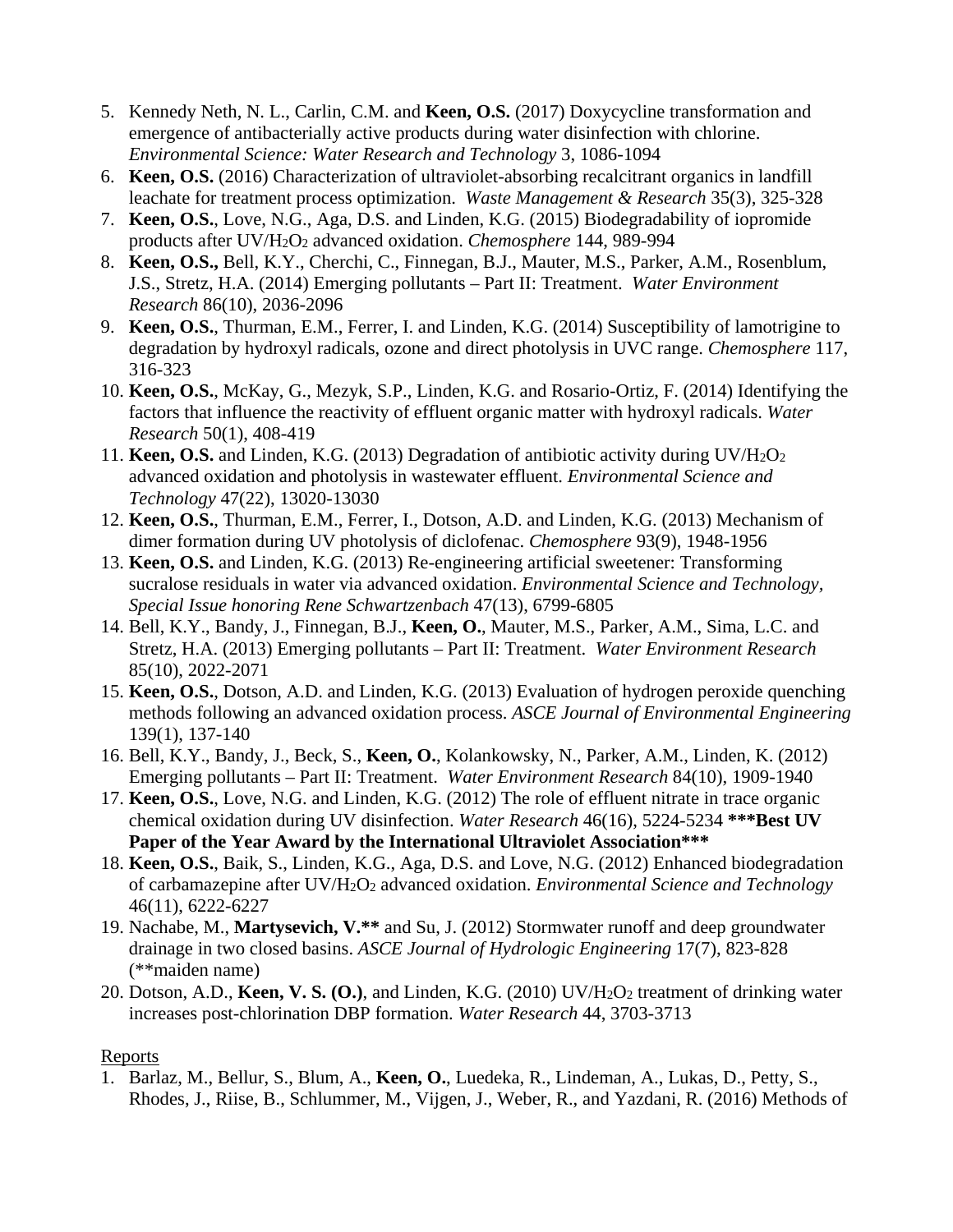responsibly disposing of end-of-life foams and plastics containing flame retardants. NSF Final Report for project 1500091

2. Linden K.G., **Keen, O.S.**, Love, N.G. and Aga, D. S. (2011) Demonstrating advanced oxidation coupled with biodegradation for removal of carbamazepine. WERF Final Report for project INFR6SG09

Book chapters

- 1. Ferrer, I., Writer, J.H., **Keen, O.S.,** Lester, Y., Padilla-Sanchez, J.A., Fernandez-Ramos, C. and Thurman, E.M. (2016) LC-TOF-MS for identification of environmental metabolites and degradation products. Comprehensive Analytical Chemistry 71 http://dx.doi.org/10.1016/bs.coac.2016.01.005 (in press)
- 2. **Keen, O.S.**, Love, N.G. and Linden, K.G. (2013) Nitrate photochemistry in context of water reclamation. Chapter in Water Reclamation and Sustainability. Ed.Satinder Ahuja

# Conference proceedings and trade journal publications

- 1. Keen, O. (2016) Challenges of antibiotics and antimicrobials in water resources. NC Currents, Winter 2016/17 issue, 50-51.
- 2. Keen M., Ruocco, R., Cooper I.A. and **Keen, O.S.** (2016) In search of brighter influent: Improving ultraviolet transmittance of biologically treated landfill leachate. Water Environment and Technology, May issue, 52-57.
- 3. Cooper, I.A. and **Keen, O.S.** (2014) Emerging issues in high strength leachate treatment. 29<sup>th</sup> Proceedings for International Conference on Solid Waste Technology and Management, Philadelphia, PA
- **4.** Keen, M., Ruocco, R., Cooper, I. and **Keen, O.** (2014) Improving UV transmittance of biologically treated landfill leachate. Proceedings for WEFTEC, New Orlearns, LA **\*\*\*Nominated for Best Conference Paper Award, top 4 out of over 1000 presented\*\*\***

# **III. Presentations**

Invited talks

- 1. PENC Charlotte Seminar, Charlotte, NC "Contaminants of emerging concern in water and wastewater" November 15<sup>th</sup>, 2016
- 2. North American Hazardous Materials Management National Conference, Workshop, Portland, OR "Waste management in the U.S., landfills and flame retardants" October 10<sup>th</sup>, 2016
- 3. Virginia Institute of Technology, Civil and Environmental Engineering Department Seminar Blacksburg, VA, "UV-based technologies for treatment of pharmaceuticals in wastewater" October  $6<sup>th</sup>$ , 2016
- 4. WateReuse Symposium, Workshop, Tampa, FL "Advanced oxidation upstream and downstream: UV/Cl<sub>2</sub> vs. UV/H<sub>2</sub>O<sub>2</sub>" September 11<sup>th</sup>, 2016
- 5. Memphis University, Chemistry Department Seminar, Memphis, TN "Emerging contaminants in the environment: sources, fate and treatment" September 23rd, 2016
- 6. Remote Lab Tech Day, Huntersville, NC, "Contaminants of emerging concern in water and wastewater" August 25, 2015
- 7. Clemson University, Clemson, SC, Environmental Engineering and Earth Sciences Department Seminar "UV-based technologies for treatment of pharmaceuticals in wastewater" April 4, 2014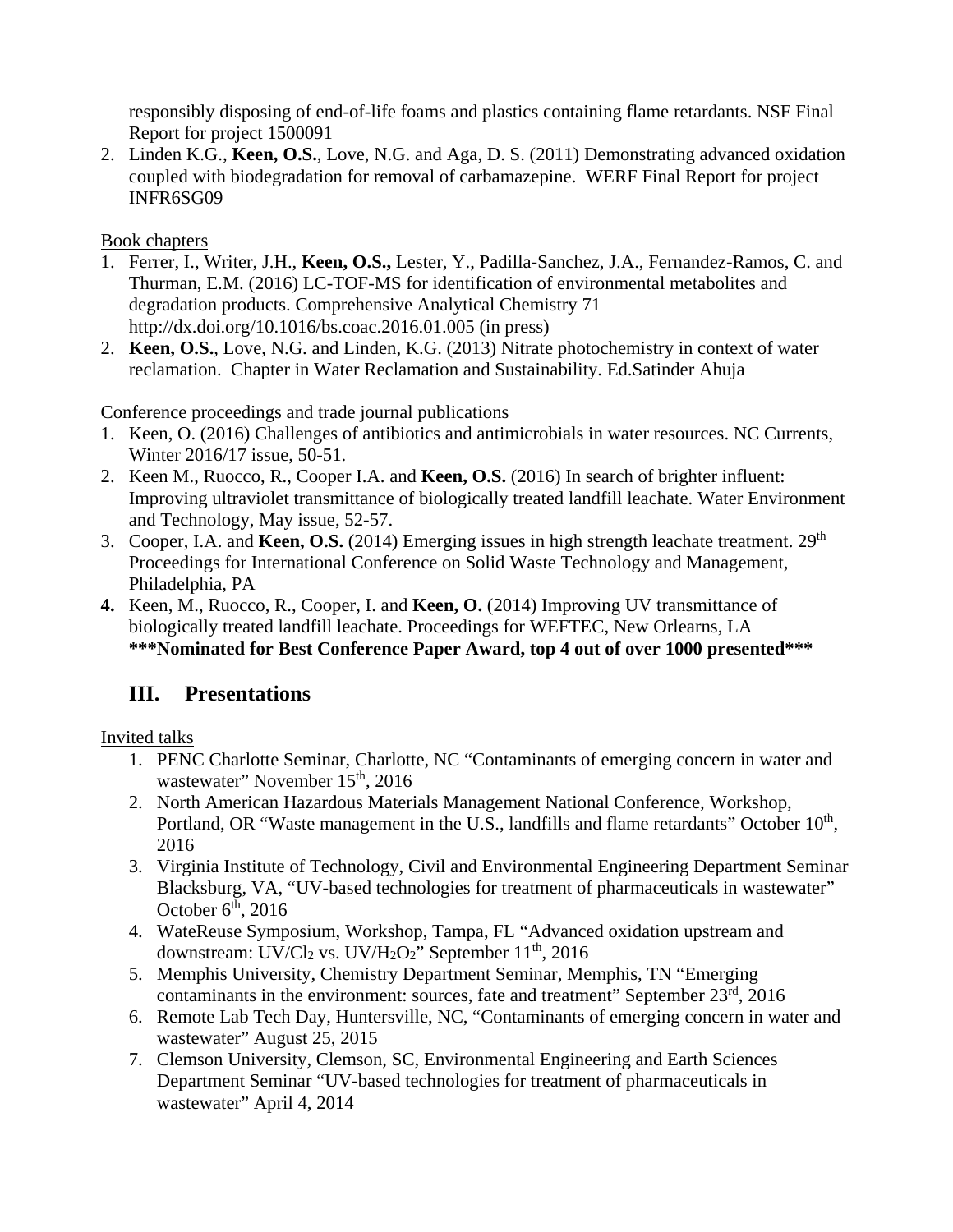- 8. North Carolina State University, Raleigh, NC, Civil and Environmental Engineering Department Seminar "UV-based technologies for treatment of pharmaceuticals in wastewater" December 6, 2013
- 9. University of North Carolina Charlotte, Chemistry Department Seminar "UV-based technologies for treatment of pharmaceuticals in wastewater" October 14, 2013

Conference presentations - presenter underlined, # poster, \*student advisee

- 1. **Keen, O.**, Bolton, J., Bircher, K. and Oppenlaender, T. (2016) Review of the proper application of the electrical energy per order (E<sub>EO</sub>) parameter, IUVA World Congress, Vancouver, Canada
- 2. \*Gleason, J. and **Keen, O.** (2016) Use of mineral catalysts for quenching H2O2 after advanced oxidation, IUVA World Congress, Vancouver, Canada
- 3. **# Keen, O.** (2015) Characterization of organic matter in landfill leachate for treatment process optimization. IWA NOM 6, Malmo, Sweden
- 4. # \*Kennedy-Neth, N. and **Keen, O.** (2015) Impact of organic matter on transformation products of doxycycline during water disinfection with chlorine. IWA NOM 6, Malmo, Sweden
- 5. \*Kennedy-Neth, N. and **Keen, O.** (2015) Doxycycline transformation during water disinfection with chlorine. ACS, Denver, CO **\*\*\*press-release by ACS\*\*\***
- 6. # Oza, S., \* Simpson, T., \* Estby, M., Selembo, G. and **Keen, O.** (2015) Algae bioreactor coupled with anaerobic wastewater effluent: A closed system. WEFTEC, Washington, DC
- 7. Keen, M., Ruocco, R., Cooper, I. and **Keen, O.** (2014) Improving UV transmittance of biologically treated landfill leachate. WEFTEC, New Orlearns, LA
- 8. **Keen, O.** and Linden, K. (2013) Re-engineering the artificial sweetener: sucralose transformation by hydroxyl radicals and its suitability as probe. IUVA World Congress, Las Vegas, NV
- 9. **Keen, O.** and Linden, K. (2013) Re-engineering the artificial sweetener: Oxidation of sucralose residuals by UV/H2O2 advanced oxidation. ACS annual meeting, New Orleans, LA
- 10. **Keen, O.S.**, McKay, G., Mezyk, S.P., Linden, K.G. and Rosario-Ortiz, F. (2013) Identifying the factors that influence the reactivity of effluent organic matter with hydroxyl radicals. ACS annual meeting, New Orleans, LA
- 11. **Keen, O.**, Love, N. and Linden, K. (2012) The role of effluent nitrate in trace organic contaminant oxidation during UV disinfection. ACS annual meeting, Philadelphia, PA
- 12. **Keen, O.**, Love, N. and Linden, K. (2012) The role of effluent nitrate in trace organic contaminant oxidation during UV disinfection. IUVA World Congress, Washington, DC
- 13. **Keen, O.** and Linden, K. (2012) Degradation of antibacterial activity of antibiotics during UV/H2O2 advanced oxidation. AWRA Emerging Contaminants, Denver, CO
- 14. **Keen, O.,** Baik, S., Linden, K., Aga, D. and Love, N. (2011) Enhanced biodegradation of carbamazepine after UV/H2O2 advanced oxidation. WEFTEC, Los Angeles, CA
- 15. **Keen, O.,** Baik, S., Linden, K., Aga, D. and Love, N. (2011) Enhanced biodegradation of carbamazepine after  $UV/H_2O_2$  advanced oxidation. WERF Virtual Forum – online
- 16. **Keen, O.,** Baik, S., Linden, K., Aga, D. and Love, N. (2011) Enhanced biodegradation of carbamazepine after UV/H2O2 advanced oxidation. International UV Association Conference, Toronto, Canada
- 17. **Keen, O.,** Baik, S., Linden, K., Aga, D. and Love, N. (2011) Enhanced biodegradation of pharmaceuticals after UV/H2O2 advanced oxidation. American Chemical Society annual meeting, Denver, CO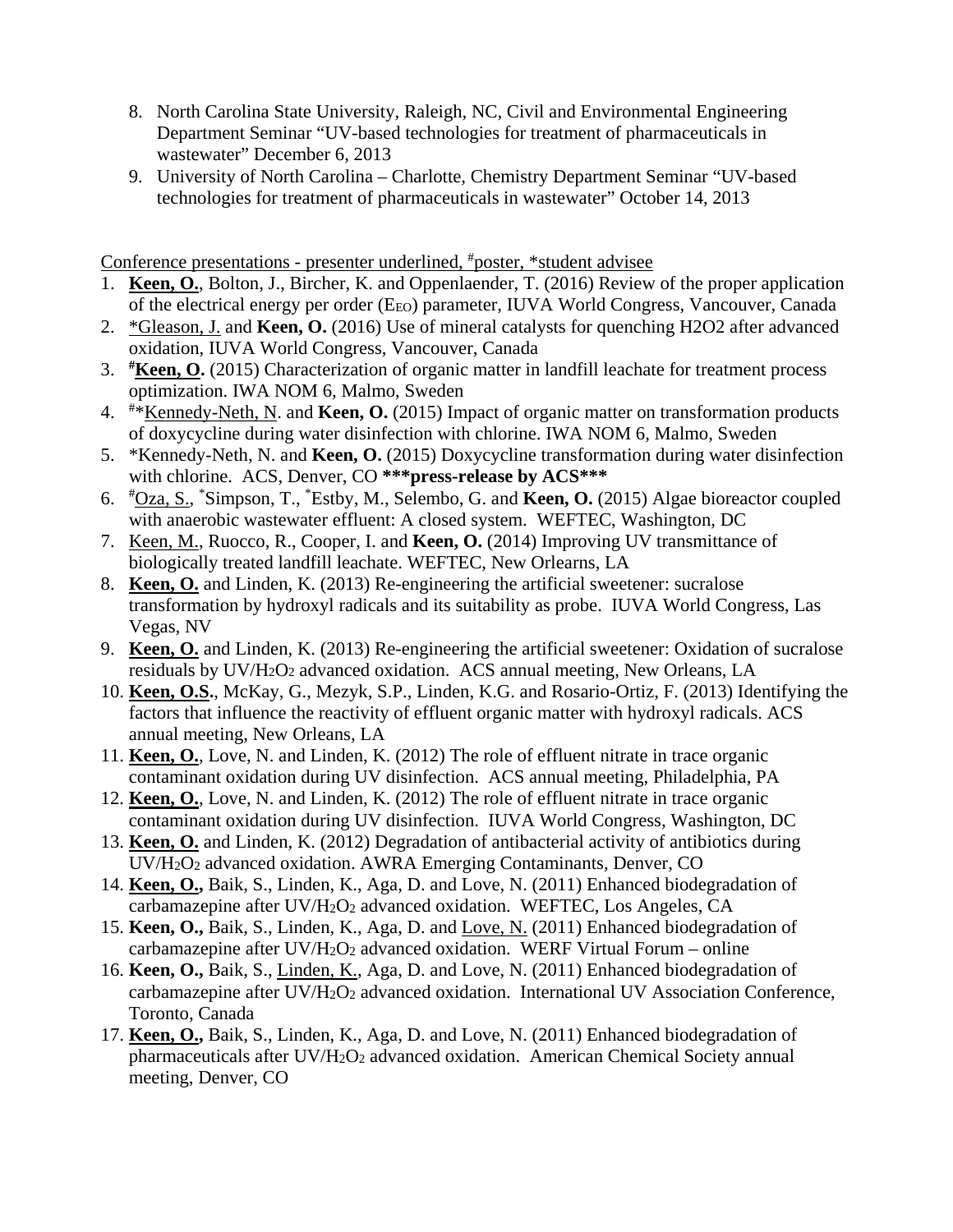- 18. **# Keen, O.** and Linden, K. (2011) Degradation of antibacterial activity of antibiotics during UV/H2O2 advanced oxidation. EPA STAR Fellows Conference, Washington, DC, September 19-20, 2011
- 19. **Keen, O.** and Linden, K. (2011) Degradation of antibacterial activity of erythromycin in wastewater by UV/H<sub>2</sub>O<sub>2</sub> advanced oxidation. International Water Association Micropol and Ecohazard Conference, Sydney, Australia
- 20. **# Keen, O.,** Baik, S., Stadler, L., Linden, K., Aga, D. and Love, N. (2011) Assessing the use of advanced oxidation and biofiltration to remove recalcitrant pharmaceuticals downstream of biological treatment. The 22nd Triennial Symposium on Advancements in Water & Wastewater 2011 Borchardt Conference, Ann Arbor, MI
- 21. **# Keen, O.S.,** Thurman, E. M., Ferrer, I., Dotson, A.D. and Linden, K.G. (2011) Degradation products of pharmaceutical diclofenac during UV photolysis. Annual Mass Spectrometry Workshop, Buffalo, NY
- 22. Cotton, C., Jousset, S., Dotson, A., **Keen, O.,** Linden, K and Collins, J. (2010) Applying UV AOP at an existing WTP: Effects on disinfection strategy and DBP formation. American Water Works Association Water Quality Technology Conference, Savannah, GA
- 23. **# Keen, V. S. (O.),** Thurman, E. M., Ferrer, I., Dotson, A.D. and Linden, K.G. (2010) Degradation products of pharmaceutical diclofenac during UV photolysis. American Chemical Society annual meeting, San Francisco, CA
- 24. **Martysevich\*\*, V.** and Nachabe, M. (2008) Seepage rates in closed basins. American Geophysical Society joint assembly, Ft.Lauderdale, FL (\*\*maiden name)
- 25. **#Martysevich\*\*, V.** and Nachabe, M. (2008) Seepage rates in closed basins. USF College of Engineering research symposium, Tampa, FL (\*\*maiden name)
- 26. **Martysevich\*\*, V.** and Nachabe, M. (2007) Quarterly report on estimation of seepage rates in closed basins. Meeting with Hillsborough County government, Tampa, FL (\*\*maiden name)

# **IV. Teaching**

# Teaching Interests

Water and wastewater treatment and water reuse; Introduction to environmental engineering; Physical, chemical and biological processes in natural and engineered systems; environmental aquatic and organic chemistry; hydraulics and fluid mechanics

# Classes Taught

*Physical Processes in Environmental Engineering*, CEGR 6243

Graduate level course, core for M.S. Environmental Engineering. Fate and transport of contaminants in natural systems and the application of the physical process principles (volatilization, adsorption, ion exchange and membrane separation) in environmental engineering.

# *Aquatic Chemistry*, CEGR 6173

Graduate level elective. Covers acid/base chemistry in closed and open systems, precipitation/dissolution, complexation, redox chemistry, organic matter in aquatic systems, hydrolysis and photolysis.

# *Environmental Systems*, INES 8102

Ph.D. level course. A big picture view of the environmental effects of infrastructure development.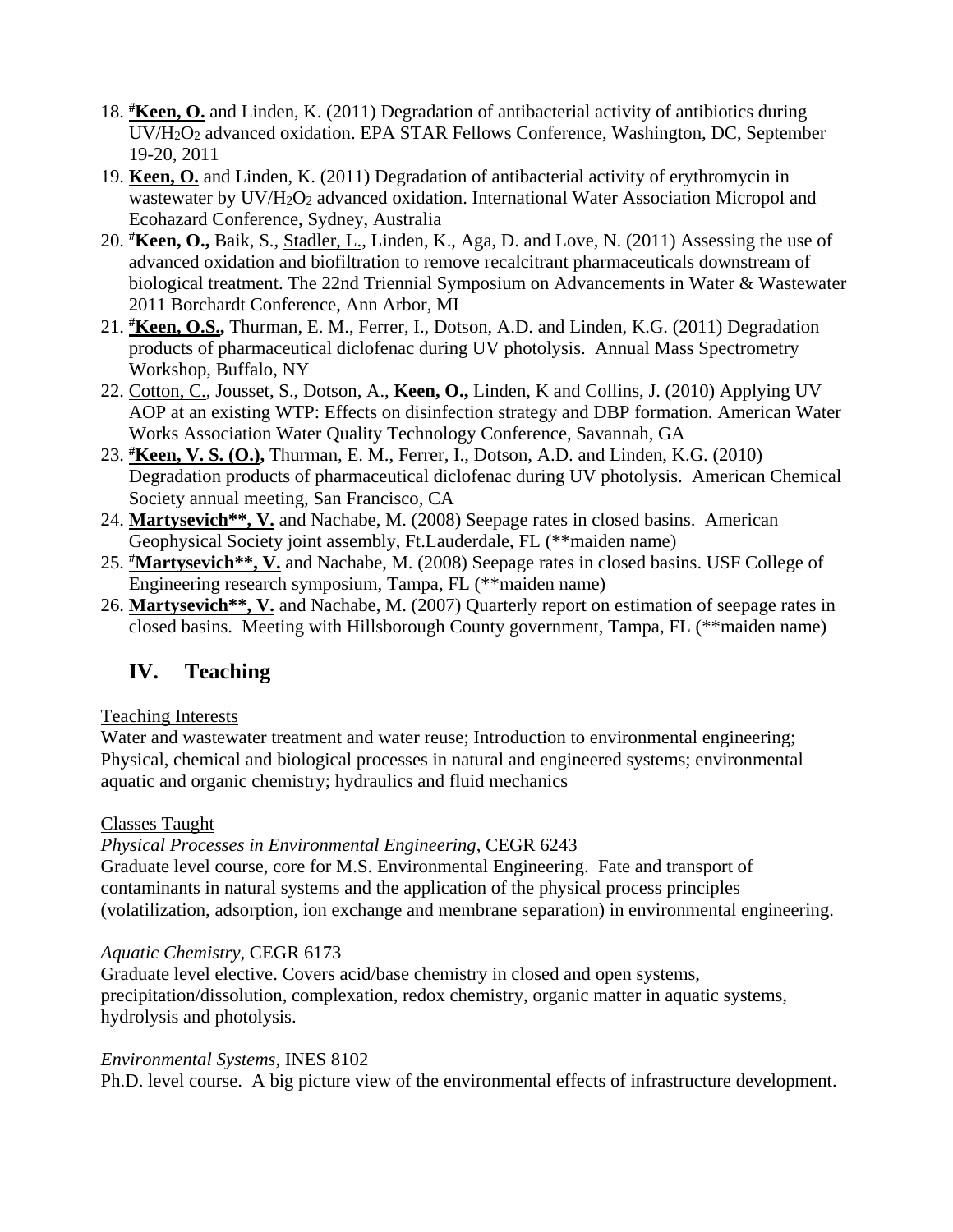#### *Wastewater Treatment Design*, CEGR 4242/5090

Upper level undergraduate/graduate elective. Design focused class discussing physical, chemical and biological treatment of wastewater. Introduction to Biowin process modeling software.

#### *Introduction to Environmental Engineering*, CEGR 3141

Junior level required undergraduate course. Introduction to environmental regulations, drinking water and wastewater treatment, air pollution control, stream ecology, and solid, radioactive and hazardous waste management.

#### *Hydraulics and Hydrology*, CEGR 3143 Junior level required undergraduate course. Basics of fluid mechanics and hydraulics.

#### *Professional Engineering License Exam Review: Wastewater Treatment*

Class offered by UNC Charlotte Continuing Education for engineering professionals planning to take a licensing exam

#### Teaching Evaluations

Consistently rank above average in all categories  $(5 =$  strongly agree,  $4 =$  agree). Select comments are below:

"Best teacher I had this semester by far, cares about her students and how they do in her class." (CEGR 3141, Fall 2013)

"Dr. Keen is one of the best instructors I have had at UNCC. I look forward to taking more of the classes that she offers." (CEGR 3141, Fall 2013)

"Dr. Keen was very enthusiastic about helping us to understand the concepts in her class. She was always available and never seemed to mind spending extra time outside of class to help me understand the assignments. Overall I could not ask for a better professor for that class. After taking this class with her I hope to take more classes she teaches in the future." (CEGR 3141, Fall 2013)

"Really good professor. Her class is more concerned with teaching students why certain things are important in environmental engineering rather than just going through example problems. She does a very good job of explaining things and is always available and willing to help students." (CEGR 3141, Fall 2013)

"I thought this class was very challenging, but the subject matter made it that way. Dr. Keen did a good job in displaying the important information that we needed to know when dealing with the treatment of wastewater." (Wastewater Treatment Design, Fall 2013)

"Great professor. Definitely broke down the material in a way that made it easier to understand. Very effective lectures." (CEGR 3141, Fall 2014)

"Dr. Keen does a great job of covering material slowly and in detail without being redundant. She also provides the opportunity for questions to be asked several times throughout a class period. I like the fact that she is so open to questions being asked because it allows for me to clearly understand a concept before she continues to discuss it in more detail." (CEGR 3141, Fall 2014)

"I appreciate how the professor puts the env. eng. concepts that we learn into historical, political, and even personal context. It grounds the concepts in the real world and shows why the knowledge/practices are important. I also appreciate the humor that the professor brings to the class." (CEGR 3141, Fall 2014)

"Dr. Keen provided the class with fantastic notes that made understanding the course material easy and effective in learning. She has a great sense of humor and the class was over-all enjoyable." (CEGR 3141, Fall 2014)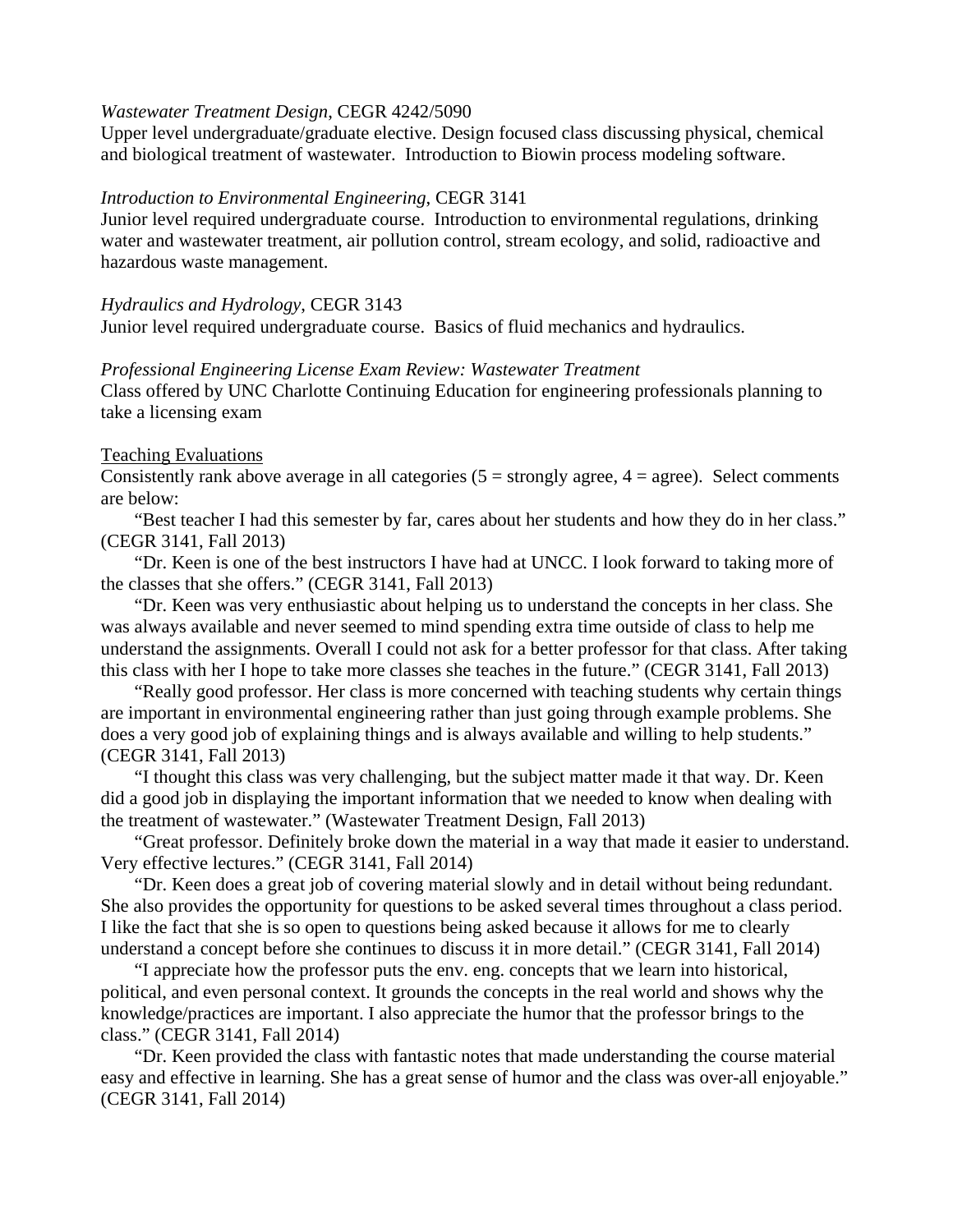# **V. Miscellaneous**

Scholarships and awards

| 2015      | Graduate Teaching Award Nomination, UNCC College of Engineering          |
|-----------|--------------------------------------------------------------------------|
| 2014      | Best Conference Paper Award by Water Environment Federation              |
| 2013      | Best UV Paper of the Year Award by International Ultraviolet Association |
| 2013      | Best Student Presentation at IUVA World Congress                         |
| 2011      | ACS Graduate Student Award in Environmental Chemistry                    |
| 2010-2012 | <b>EPA STAR Fellowship</b>                                               |
| 2009-2013 | CU Boulder Graduate Fellowship (replaced by EPA fellowship)              |
| 2008      | <b>Outstanding Graduate Award</b>                                        |
| 2008      | URS Scholarship                                                          |
| 2007-2008 | <b>USF Graduate Fellowship</b>                                           |
| 2007-2008 | Wayne and Iris Echelberger Scholarship                                   |
| 2006-2007 | HSA Environmental Inc. Scholarship                                       |
| 2005-2006 | Mozelle Beverly Scholarship                                              |
| 2002-2003 | Bayside Engineering Scholarship                                          |
| 2002      | Dean's list of scholars with undeclared majors                           |

#### **Consulting**

Civil and Environmental Consultants, Inc. Application of Fenton's process for treatment of biorecalcitrant UV absorbing organics in landfill leachate.

Civil and Environmental Consultants, Inc. Evaluation of UV/H2O2 advanced oxidation for treatment of target chemicals following a spill.

Catawba County Engineering Department. Maintenance of anaerobic reactors for potential use of digestate in composting mixture.

#### Certifications

- Professional Engineer (exam passed, license in process)
- Engineer in training, License No. 1100015412
- Certificate in College Teaching from Graduate Teacher Program at CU Boulder

#### Professional memberships

| Apr 2012-Present  | International Ultraviolet Association (IUVA) |
|-------------------|----------------------------------------------|
| May 2011-Present  | International Water Association (IWA)        |
| Feb 2011-Present  | Water Environment Federation (WEF)           |
| Jan 2010-Present  | American Chemical Society (ACS)              |
| Sept 2007-Present | American Water Works Association (AWWA)      |

#### Service

- 1. Volunteer tutor with I Have a Dream Foundation of Boulder (high school science) March 2009-Dec 2012
- 2. Conference organization
	- a. Abstract reviewer for International Ultraviolet Association World Congress 2013
	- b. Session Chair for Water Treatment Technologies Session at ASCE Shale Energy Engineering Conference, Pittsburgh, PA, July 21-23, 2014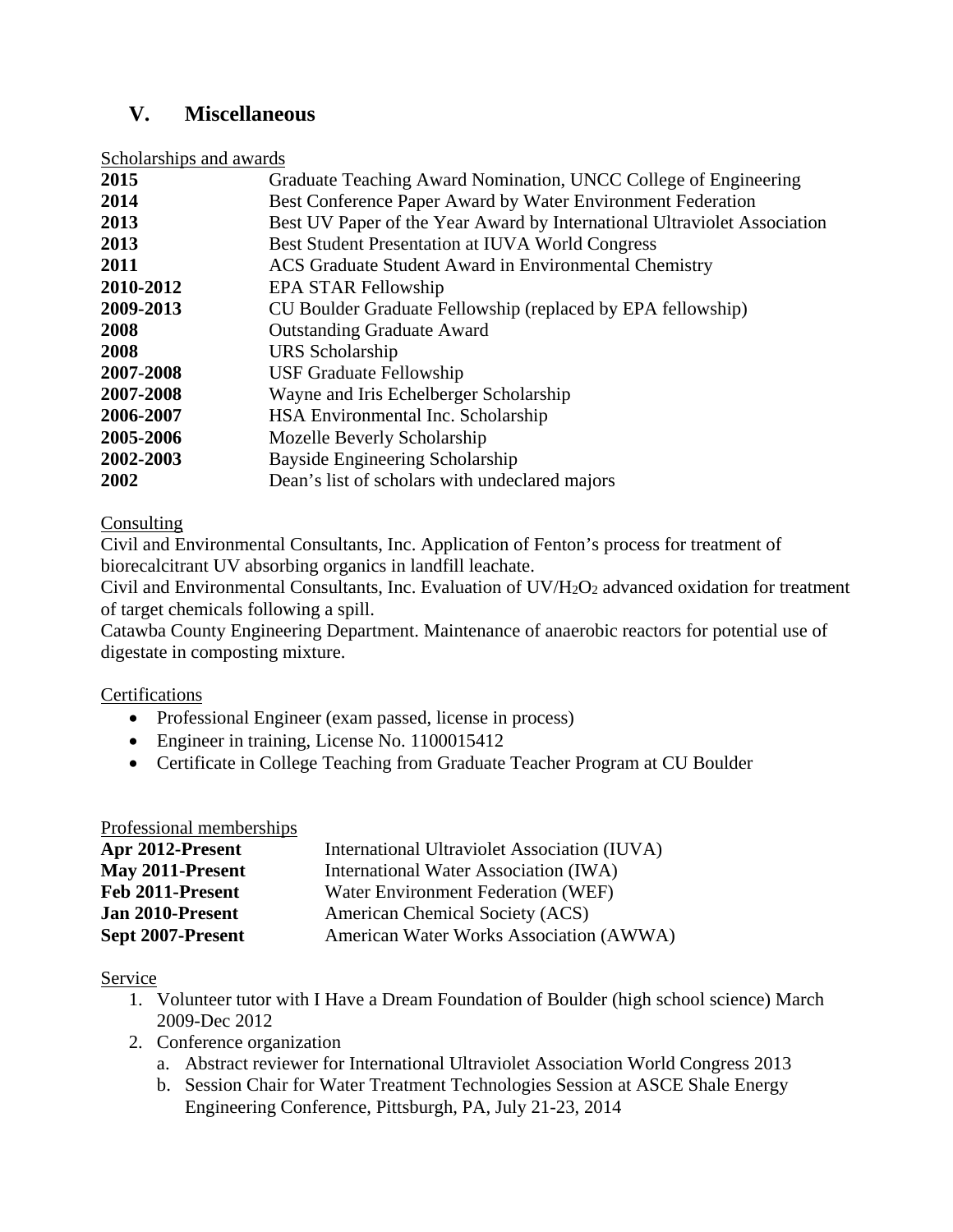- c. Session Chair for Natural Attenuation of Emerging Contaminants in Urban Water Cycle Session at ACS Annual Meeting, San Francisco, CA, August 10-14, 2014
- d. Conference Organizer for International Ultraviolet Association Americas Regional Meeting in White Plains, NY, October 26-28, 2014
- e. Session moderator for UV/Chlorine session at the International Ultraviolet Association World Congress in Vancouver, Canada, January 31-February 3, 2016
- f. Workshop organizer on measuring algal activity and addressing the water quality effects at ACE'16, Chicago, IL, June 19, 2016
- g. Session co-organizer and moderator for Disinfection By-Products and Natural Organic Matter: What Have We Learned at ACS Annual Meeting, Philadelphia, PA, August 21- 24, 2016
- h. Session moderator for Fate and Presence of Contaminants in Communities (II): 1,4 dioxane at AEESP conference in Ann Arbor, MI, June 20-22, 2017
- 3. Reviewer for journals
	- a. Water Research
	- b. Environmental Science and Technology
	- c. Chemical Engineering Journal
	- d. Chemosphere
	- e. Journal of Hazardous Materials
	- f. PLoS ONE
	- g. Environmental Monitoring and Assessment
	- h. Ozone Science and Engineering
	- i. ASCE Journal of Environmental Engineering
	- j. Journal of Water Supply: Research and Technology AQUA
	- k. Journal of Water, Sanitation and Hygiene for Development
	- l. Water, Air and Soil Pollution
- 4. Committee Service
	- a. UNCC CEE Department
		- i. Graduate Committee
		- ii. Laboratory/Writing (Chair 10/2014-1/2016)
		- iii. Strategic Planning
	- b. UNCC College of Engineering
		- i. Advisor for Society of Women Engineers (5/2014-Present)
		- ii. Safety Committee (12/2014-2/2016)
	- c. National
		- i. Water Reuse and Resource Recovery Committee with North Carolina chapter of American Water Works Association (8/2013-7/2015)
		- ii. American Water Works Association, Chair of Organic Contaminants Research Committee (7/2015-Present)

### Student advisees

Ph.D. Students

- 1. Nicole Kennedy Neth (1/2014-Present)
- 2. Xueying Wang (1/2015-Present)
- 3. Amirhossein Rezaei (1/2016-Present)
- M.S. Students
	- 1. Neil Hulland (8/2013-5/2015)